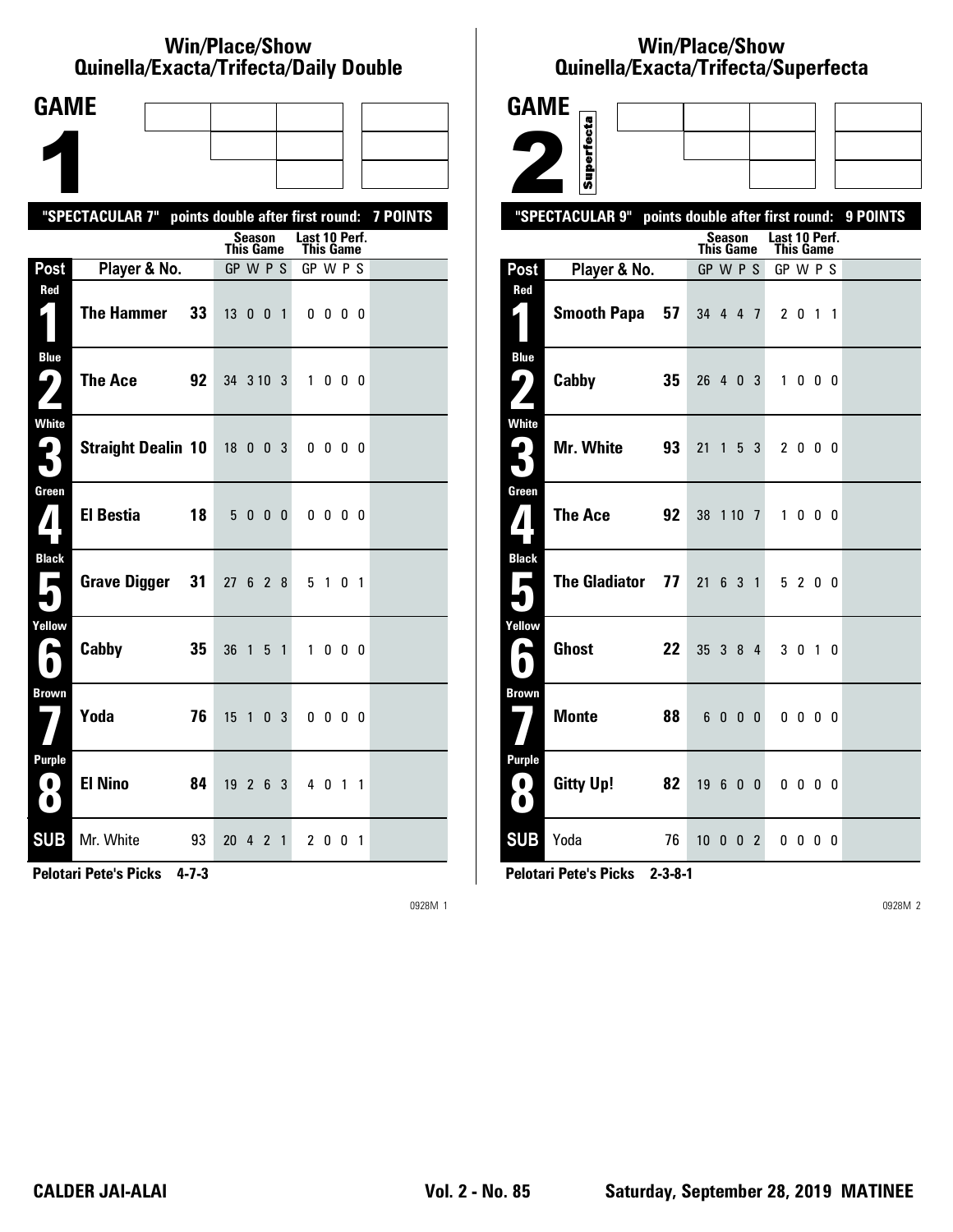### **Win/Place/Show Qui nel la/Exacta/Tri fecta/Pick 5**



|                            | "SPECTACULAR 7"           |          | points double after first round: |                |                |                            |                         |                     |                | <b>7 POINTS</b>  |              |                |                |
|----------------------------|---------------------------|----------|----------------------------------|----------------|----------------|----------------------------|-------------------------|---------------------|----------------|------------------|--------------|----------------|----------------|
|                            |                           |          | This Game                        | <b>Season</b>  |                | Last 10 Perf.<br>This Game |                         |                     |                | <b>All Games</b> | <b>Team</b>  |                |                |
| Post                       | Player & No.              |          | GP W P S                         |                |                | GP W P S                   |                         |                     |                | GP W P S         |              |                |                |
| Red                        | <b>Gitty Up!</b>          | 82       | 37<br>6                          | $\overline{2}$ | 3              | 3                          | 0                       | 1                   | 0              | 5                | 1            | 1              | $\Omega$       |
|                            | <b>El Bestia</b>          | 18       | 11<br>2                          | 0              | 0              | 0                          | 0                       | 0                   | 0              |                  |              |                |                |
| <b>Blue</b>                | Toto                      | 38       | 34 10                            | $\overline{2}$ | 3              | 8                          | $\overline{\mathbf{c}}$ | 1                   | 0              |                  |              |                |                |
| 9                          | <b>Monte</b>              | 88       | 12<br>1                          | $\overline{2}$ | $\overline{2}$ | 0                          | 0                       | 0                   | 0              | 4                | 0            | 0 <sub>0</sub> |                |
| White                      | <b>Straight Dealin 10</b> |          | 33<br>1                          | 5              | 1              | 3                          | 0                       | 1                   | 0              | 8                | 1            | 1              | $\overline{2}$ |
|                            | <b>El Nino</b>            | 84       | 52 11                            | 6              | 8              | 6                          | 3                       | 0                   | 0              |                  |              |                |                |
| Green                      | <b>Grave Digger</b>       | 31       | 53 10                            | 9              | 9              | 8                          | $\mathfrak z$           | 1                   | 3              | 14               | 1            | $\mathfrak{p}$ | $\overline{1}$ |
|                            | <b>The Gladiator</b>      | 77       | 40<br>5                          | 5              | 3              | 5                          | 0                       | 2                   | 1              |                  |              |                |                |
| <b>Black</b>               | <b>Smooth Papa</b>        | 57       | 58 10                            | 6              | 5              | 8                          | $\mathfrak z$           | 0                   | n              | 18               | 0            | 6              | $\overline{2}$ |
|                            | <b>The King</b>           | 28       | 64 10 14                         |                | 5              | 8                          | 2                       | 1                   | 0              |                  |              |                |                |
| Yellow                     | <b>Robin Hood</b>         | 25       | 40<br>7                          | 7              | 2              | 7                          | 2                       | 3                   | 0              | 6                | $\mathbf{0}$ | $\mathbf{1}$   | $\Omega$       |
| $\bullet$                  | <b>The Hammer</b>         | 33       | 30<br>1                          | $\overline{2}$ | 1              | 3                          | 0                       | 0                   | 0              |                  |              |                |                |
| Brown                      | Mr. White                 | 93       | 43<br>7                          | 3              | 9              | 4                          | 0                       | 0                   | n              | 5                | $\mathbf{0}$ | 0              | - 0            |
|                            | Yoda                      | 76       | 19<br>0                          | 2              | 1              | 0                          | 0                       | 0                   | 0              |                  |              |                |                |
| <b>Purple</b><br>$\bullet$ | Cabby                     | 35       | 54<br>5                          | 8              | 6              | 6                          | 0                       | 0                   | $\overline{2}$ | 14               | $\mathbf{1}$ | 2 <sub>1</sub> |                |
| $\bullet$                  | Ghost                     | 22       | 49<br>8                          | 7              | 5              | 7                          | 2                       | 1                   | 2              |                  |              |                |                |
| <b>SUBS</b>                | The Ace<br>Action         | 92<br>59 | 61<br>54 12                      | 4 12<br>5 10   | 7              | 4<br>7                     | 1<br>0                  | 0<br>$\overline{c}$ | 1<br>1         |                  |              |                |                |
|                            |                           |          |                                  |                |                |                            |                         |                     |                |                  |              |                |                |

**Pelotari Pete's Picks 7-3-5**

0928M 3

## **Win/Place/Show Qui nel la/Exacta/Tri fecta**



|                            | "SPECTACULAR 7"           | points double after first round: |           |                |                |                          |                |                     |                                  |                     | <b>7 POINTS</b> |                |                |                |
|----------------------------|---------------------------|----------------------------------|-----------|----------------|----------------|--------------------------|----------------|---------------------|----------------------------------|---------------------|-----------------|----------------|----------------|----------------|
|                            |                           |                                  | This Game |                | <b>Season</b>  |                          | Last 10 Perf.  | This Game           |                                  |                     | All Games       | <b>Team</b>    |                |                |
| Post                       | Player & No.              |                                  | GP W P S  |                |                |                          | GP W P S       |                     |                                  |                     | GP W P S        |                |                |                |
| Red                        | The Ace                   | 92                               | 66        | 8 1 1          |                | 6                        | 7              | 0                   | $\overline{2}$                   | 1                   | 3               | 1              | 0              | $\overline{0}$ |
|                            | <b>Monte</b>              | 88                               | 14        | 1              | 1              | $\overline{\phantom{a}}$ | 0              | 0                   | 0                                | 0                   |                 |                |                |                |
| <b>Blue</b>                | Mr. White                 | 93                               | 43        | 3              | 8              | 9                        | 6              | 1                   | $\mathbf{1}$                     | 1                   | 12              | 3              |                |                |
| $\blacktriangleright$      | Ghost                     | 22                               | 49        | 4              | 5              | 8                        | 8              | 2                   | 1                                | 0                   |                 |                | 1              | 3              |
| <b>White</b>               | <b>Straight Dealin 10</b> |                                  | 32        | 6              | $\overline{2}$ | 3                        | 3              | 1                   | 0                                | 1                   | 4               | 1              | 0              | - 0            |
|                            | <b>El Bestia</b>          | 18                               | 13        | $\overline{2}$ | 1              | $\overline{2}$           | 0              | 0                   | 0                                | 0                   |                 |                |                |                |
| Green                      | Cabby                     | 35                               | 48        | 3              | 4              | 9                        | 5              | $\overline{2}$      | 0                                | 1                   | 8               | $\mathbf{0}$   | $\overline{1}$ | $\mathbf{0}$   |
| $\blacktriangle$           | <b>The Hammer</b>         | 33                               | 32        | 1              | $\mathfrak z$  | 0                        | $\overline{c}$ | 0                   | 0                                | 0                   |                 |                |                |                |
| <b>Black</b><br>×.         | <b>Smooth Papa</b>        | 57                               | 56 13     |                | 8              | 8                        | 9              | 1                   | $\overline{2}$                   | 1                   | 17              | $\overline{1}$ | 1              | $\mathbf{0}$   |
|                            | <b>El Nino</b>            | 84                               | 51        | 8              | 8              | 3                        | 4              | 0                   | 0                                | 1                   |                 |                |                |                |
| Yellow                     | <b>Fire Chef</b>          | 14                               | 22        | 6              | 1              | 3                        | $\overline{c}$ | 1                   | 0                                | 0                   | 8               | $\mathbf{1}$   | $\overline{2}$ | $\overline{1}$ |
|                            | <b>The King</b>           | 28                               | 46        | 5              | $\overline{1}$ | 7                        | 4              | 1                   | 0                                | 1                   |                 |                |                |                |
| Brown                      | <b>Gitty Up!</b>          | 82                               | 39        | 7              | 3              | 5                        | 4              | 0                   | 0                                | $\overline{2}$      | 11              | $\overline{2}$ | $\mathbf{0}$   | -3             |
|                            | <b>The Gladiator</b>      | 77                               | 44        | 6              | 7              | 7                        | 6              | 0                   | $\overline{2}$                   | 0                   |                 |                |                |                |
| <b>Purple</b><br>$\bullet$ | <b>Grave Digger</b>       | 31                               | 50        | 8              | 8              | 8                        | 8              | 1                   | 0                                | $\mathfrak z$       | $\overline{4}$  | 0              | $\overline{0}$ | $\overline{1}$ |
| $\bullet$                  | Yoda                      | 76                               | 20        | 1              | 0              | 0                        | 0              | 0                   | 0                                | 0                   |                 |                |                |                |
| <b>SUBS</b>                | Toto<br>The Warrior       | 38<br>60                         | 38<br>36  | 8<br>7         | 5<br>9         | 3<br>4                   | 8<br>9         | $\overline{c}$<br>1 | $\overline{2}$<br>$\overline{c}$ | 0<br>$\overline{c}$ |                 |                |                |                |
|                            |                           |                                  |           |                |                |                          |                |                     |                                  |                     |                 |                |                |                |

**Pelotari Pete's Picks 5-8-4**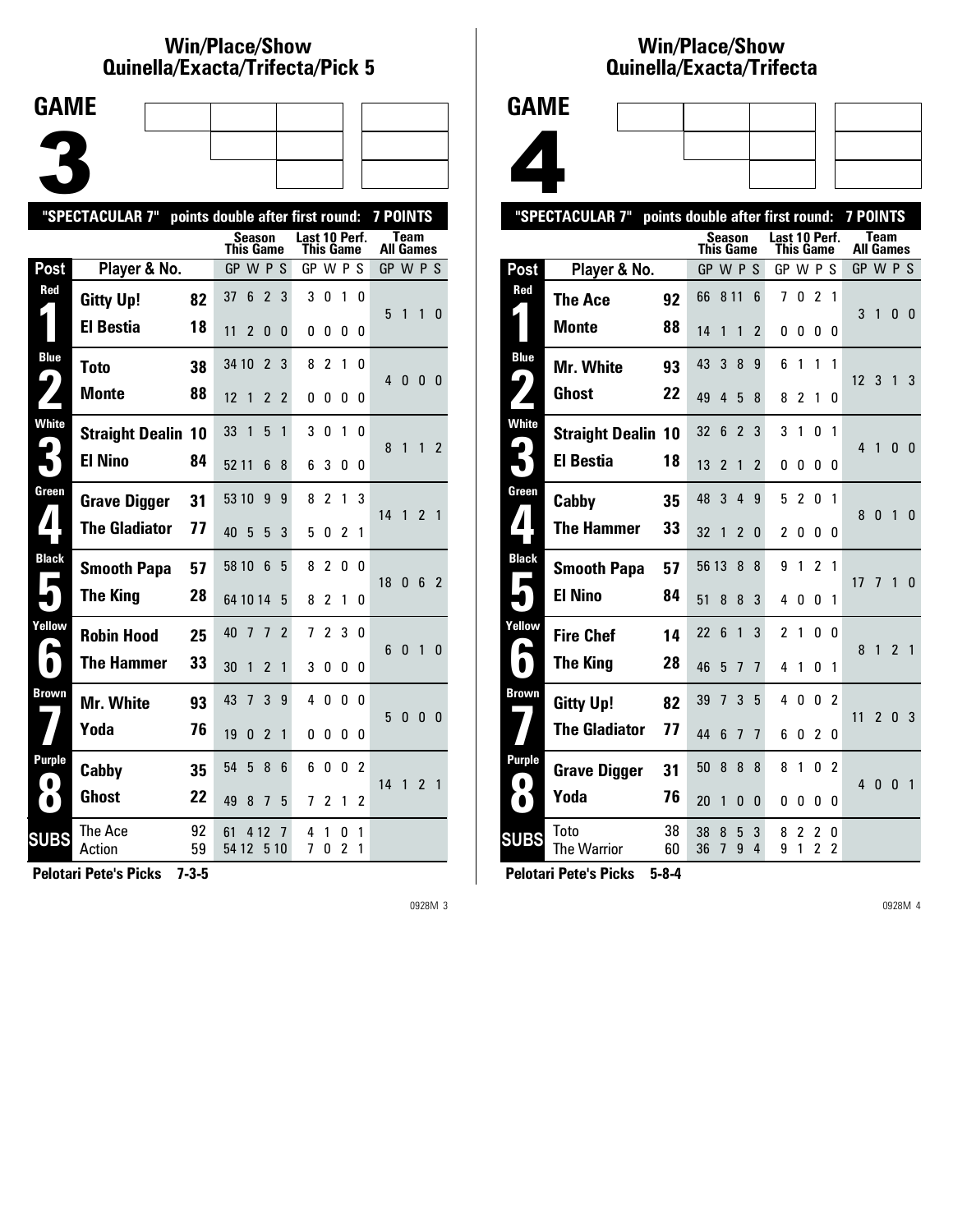# **Win/Place/Show Qui nel la/Exacta/Tri fecta**

| <b>GAME</b> |  |  |
|-------------|--|--|
|             |  |  |
|             |  |  |
|             |  |  |
|             |  |  |
|             |  |  |
|             |  |  |
|             |  |  |

|                | "SPECTACULAR 7"           |          | points double after first round: |                               |                     |                            |                |                |        | <b>7 POINTS</b>              |                |                |                          |
|----------------|---------------------------|----------|----------------------------------|-------------------------------|---------------------|----------------------------|----------------|----------------|--------|------------------------------|----------------|----------------|--------------------------|
|                |                           |          | Season<br>This Game              |                               |                     | Last 10 Perf.<br>This Game |                |                |        | All Games                    | Team           |                |                          |
| Post           | Player & No.              |          | GP W P S                         |                               |                     | GP W P S                   |                |                |        | GP W P S                     |                |                |                          |
| Red            | <b>Mr. White</b>          | 93       | 40<br>7                          | 8                             | 6                   | 3                          | 0              | 1              | 0      | $4\quad0$                    |                | $\mathbf{0}$   | $\overline{\phantom{0}}$ |
|                | El Bestia                 | 18       | 11<br>2                          | $\overline{2}$                | 0                   | 0                          | 0              | 0              | 0      |                              |                |                |                          |
| <b>Blue</b>    | <b>The Ace</b>            | 92       | 45<br>4                          | 7                             | 8                   | 8                          | $\overline{c}$ | 1              | 1      |                              |                |                |                          |
| 9              | <b>The Hammer</b>         | 33       | 32<br>2                          | 0                             | 3                   | 5                          | 0              | 0              | 0      | 13                           | $\overline{1}$ | 2 <sub>1</sub> |                          |
| White          | <b>Robin Hood</b>         | 25       | 53<br>6                          |                               | 5 1 3               | 5                          | 1              | 1              | 2      | 16 0 3 1                     |                |                |                          |
|                | <b>Action</b>             | 59       | 55<br>7                          | 4                             | 2                   | 9                          | 3              | 0              | 0      |                              |                |                |                          |
| Green          | <b>Straight Dealin 10</b> |          | $\overline{2}$<br>30             | 3                             | 1                   | 5                          | 0              | $\overline{2}$ | 1      | 3                            | 1              | $\mathbf{0}$   | - 0                      |
|                | <b>Momo</b>               | 30       | 57 13 13                         |                               | 8                   | 4                          | 3              | 1              | 0      |                              |                |                |                          |
| <b>Black</b>   | <b>Fire Chef</b>          | 14       | 4<br>27                          | $\overline{4}$                | 5                   | $\overline{2}$             | 0              | 0              | 1      | 9                            | 3              | 3 <sub>2</sub> |                          |
|                | <b>The Warrior</b>        | 60       | 59 14 13                         |                               | 9                   | 4                          | 0              | 1              | 0      |                              |                |                |                          |
| Yellow         | Toto                      | 38       | 43 14                            | $\overline{4}$                | 7                   | $\overline{2}$             | 0              | 0              | 0      | $18 \quad 2 \quad 3 \quad 5$ |                |                |                          |
| $\blacksquare$ | <b>The Natural</b>        | 16       | 44<br>6                          | 6                             | 7                   | 4                          | 0              | 1              | 0      |                              |                |                |                          |
| Brown          | <b>Grave Digger</b>       | 31       | 39<br>7                          | 7                             | 5                   | 6                          | 1              | 1              | 1      | 14 0 2 4                     |                |                |                          |
|                | <b>Ghost</b>              | 22       | 30<br>5                          | 4                             | 3                   | 7                          | 0              | $\overline{2}$ | 1      |                              |                |                |                          |
| Purple         | <b>Gitty Up!</b>          | 82       | 37<br>5                          | $\overline{4}$                | 4                   | 5                          | 1              | 1              | 1      | 5                            | 0              | $\mathbf{0}$   | - 0                      |
| $\bullet$      | Yoda                      | 76       | 12<br>$\Omega$                   | 1                             | 0                   | 0                          | O              | 0              | 0      |                              |                |                |                          |
| <b>SUBS</b>    | Cabby<br>Monte            | 35<br>88 | 51<br>3<br>12<br>1               | 6<br>$\overline{\phantom{a}}$ | 4<br>$\overline{2}$ | 8<br>0                     | 0<br>0         | 1<br>0         | 1<br>0 |                              |                |                |                          |

**Pelotari Pete's Picks 6-4-7**

0928M 5

### **Win/Place/Show Qui nel la/Exacta/Tri fecta/Super fecta**



|                            | "SPECTACULAR 9"      |          | points double after first round:                              |                                            | 9 POINTS                                            |
|----------------------------|----------------------|----------|---------------------------------------------------------------|--------------------------------------------|-----------------------------------------------------|
|                            |                      |          | Season<br>This Game                                           | Last 10 Perf.<br>This Game                 | Team<br><b>All Games</b>                            |
| Post                       | Player & No.         |          | GP W P S                                                      | GP W P S                                   | GP W P S                                            |
| Red                        | <b>Mr. White</b>     | 93       | $6\phantom{1}$<br>5<br>4<br>42                                | 0<br>1<br>6<br>1                           |                                                     |
|                            | <b>El Nino</b>       | 84       | 58 13 11<br>6                                                 | 2<br>7<br>1<br>1                           | 21<br>4<br>5<br>$\mathbf{1}$                        |
| <b>Blue</b>                | <b>Smooth Papa</b>   | 57       | 38<br>9<br>9<br>$\overline{2}$                                | 1<br>1<br>1<br>6                           |                                                     |
| $\blacklozenge$            | <b>The Natural</b>   | 16       | 51<br>3<br>6<br>5                                             | 4<br>0<br>0<br>0                           | 14<br>1<br>1<br>3                                   |
| White                      | <b>Gitty Up!</b>     | 82       | 39<br>5<br>$\overline{2}$<br>5                                | 4<br>1<br>0<br>0                           | $\overline{1}$<br>1<br>$\mathbf{0}$<br>-3           |
| 3                          | <b>Momo</b>          | 30       | 50<br>8 1 1<br>7                                              | 3<br>1<br>1<br>0                           |                                                     |
| Green                      | <b>Fire Chef</b>     | 14       | 3<br>23<br>5<br>3                                             | $\overline{c}$<br>$\Omega$<br>1<br>1       | 10<br>1<br>$\mathbf{0}$<br>$\overline{2}$           |
| 7                          | <b>Action</b>        | 59       | 68<br>4<br>7 1 2                                              | 8<br>1<br>1<br>1                           |                                                     |
| <b>Black</b><br>Е          | The Ace              | 92       | 3<br>56<br>6<br>7                                             | 9<br>1<br>1<br>2                           | 2 <sub>2</sub><br>$\overline{4}$<br>17 <sup>1</sup> |
|                            | <b>The Gladiator</b> | 77       | 48<br>8 1 1<br>9                                              | 3<br>5<br>1<br>0                           |                                                     |
| Yellow                     | <b>Grave Digger</b>  | 31       | 40<br>5<br>4<br>7                                             | $\overline{2}$<br>1<br>5<br>0              | 11<br>4<br>$\overline{1}$<br>3                      |
| L<br>$\blacksquare$        | <b>The Warrior</b>   | 60       | 60 19<br>9 1 1                                                | 4<br>1<br>0<br>0                           |                                                     |
| Brown                      | <b>Toto</b>          | 38       | 41<br>7 1 1<br>5                                              | $\overline{2}$<br>$\overline{c}$<br>0<br>0 | 9<br>1<br>0<br>0                                    |
|                            | <b>The King</b>      | 28       | 67<br>910<br>5                                                | 3<br>8<br>1<br>0                           |                                                     |
| <b>Purple</b><br>$\bullet$ | <b>Robin Hood</b>    | 25       | 51<br>710<br>9                                                | 0<br>3<br>0<br>0                           | $\mathbf{0}$<br>$\mathbf{0}$<br>2<br>$\overline{1}$ |
| $\bullet$                  | <b>Monte</b>         | 88       | 8<br>0<br>1<br>1                                              | 0<br>0<br>0<br>0                           |                                                     |
| <b>SUBS</b>                | Cabby<br>Ghost       | 35<br>22 | 43<br>6<br>3<br>5<br>$\overline{\phantom{a}}$<br>41<br>4<br>7 | 8<br>1<br>0<br>0<br>9<br>1<br>0<br>1       |                                                     |
|                            |                      |          |                                                               |                                            |                                                     |

**Pelotari Pete's Picks 2-7-1-4**